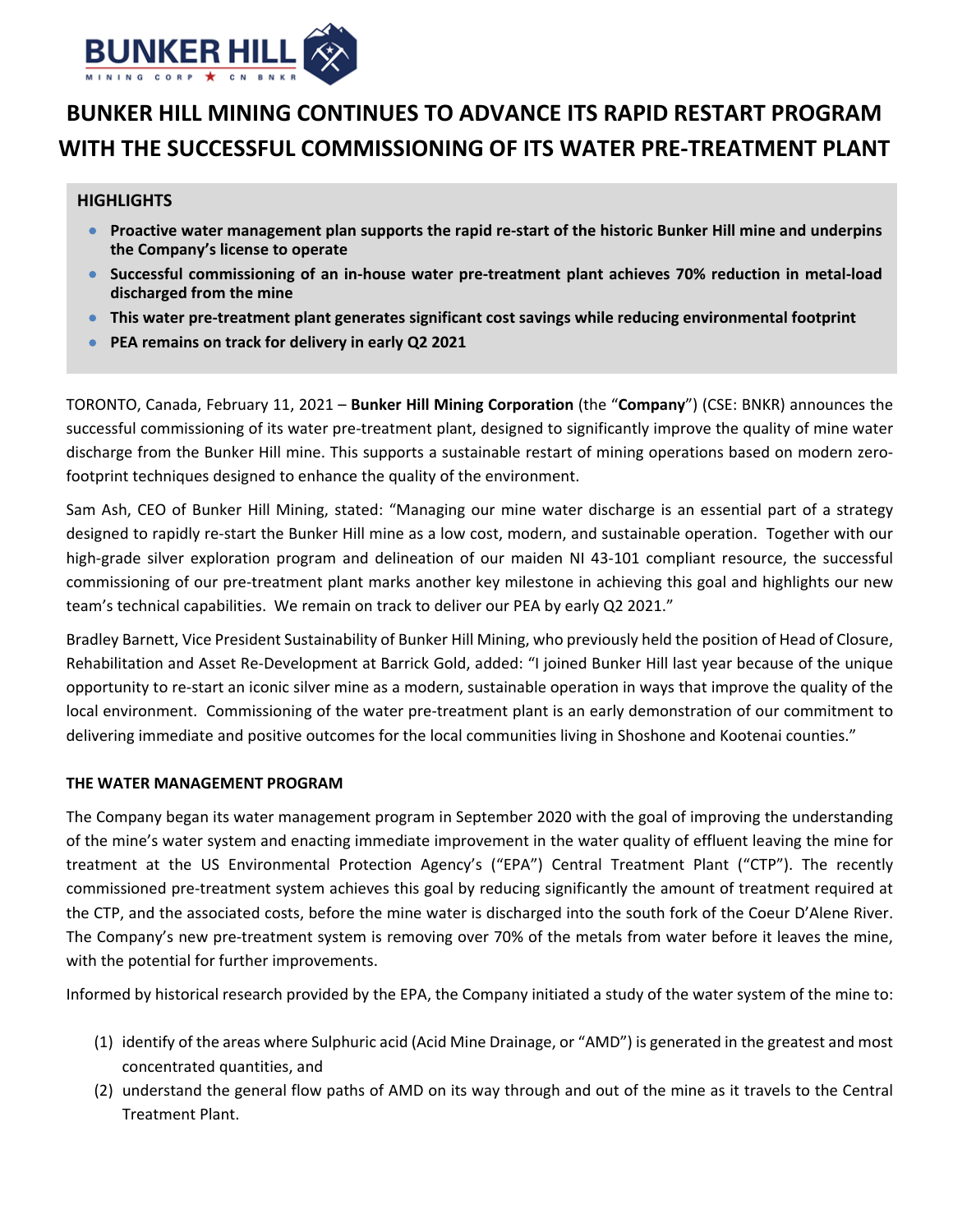Having completed this work, which largely confirmed the conclusions reached by the EPA's own studies, the Company started by removing any obstaclesthat created pooling of acid water. The pooling of acidic mine water generally provides conditions that degrade and worsen water quality over time (see Figure 2 below). Eliminating these obstacles reduces the time that water spends in the mine and thereby improves its quality. These studies also allowed the Company to identify areas where the acidic water mixed with cleaner water. It was discovered that approximately 85% of the metal load in the mine effluent is contained in only 1% of the water flow, allowing the Company to isolate and treat these intense AMD zones in ways that further reduce the downstream treatment requirements and costs at the CTP.

By keeping the acidic water from mixing with the cleaner water, this allows Bunker Hill to focus on the treatment of a smaller stream of effluent, thus reducing the cost and scale of treatment. As shown in Figure 1, the Company achieved this by creating a channel system on the four levels of the mine where AMD production is greatest. These channels divert the AMD into to a pipe system that keeps them separate from the cleaner water.

The AMD then flows from the upper levels of the mine via these pipes to the Kellogg Tunnel, on the 9 Level. From there it is piped to the new treatment facility where a concentrated lime slurry is added to the AMD flow to increase the water's pH to a neutral state and enable the precipitation of metals from the water before it leaves the mine.



- 1. Water enters through surface cracks and rock fissures in Wardner
- 2. Water contacts sulfide ore bodies, mixes with oxygen and becomes highly acidic-Acid Mine Drainage  $(AMD)$
- 3. AMD pools under and around various structures in the upper levels of the mine (the greenhouse that reforested the Silver Valley is a good example)
- 4. Pooled AMD sits for long periods and slowly degrades, dissolving greater and greater concentrations of metals and intensifying through evaporation
- 5. Small volumes of intense AMD slowly move through chutes and raises making their way to the 9 Level
- 6. The small volume of intense AMD enters the 9 Level and mixes with cleaner water on the East Drift where large volumes of sludge are created
- 7. Sludge restricts flow of bad water on the 9 Level and further intensifies AMD in two drifts (Cherry Crosscut and Stanly Crosscut) - water in these drifts contains 90% of the metal leaving Bunker Hill Mine
- 8. Bad water flows of approximately 20gpm combine with good water flows of approximately 1380 and flow out of the Kellogg Tunnel to the Central Treatment Plant (CTP)



## **WATER PRE‐TREATMENT PLANT RESULTS**

Results from the testing of mine effluent discharged from Kellogg Tunnel on February 2, 2021 indicate a significant reduction in its metal content when compared to previous time periods. Lab testing conducted by Silver Valley Analytical, Inc. an environmental testing laboratory based in Kellogg, Idaho, indicate a 71% reduction in zinc in the course of only a couple days of operation. Results for cadmium indicate similar results with dissolved levels reduced by 72% from the previous month.

Working with the EPA and other stakeholders, the Company will continue to monitor the mine's internal water system and the quality of water discharged from the Kellogg Tunnel as a routine part of its environmental management plans, whilst seeking out ways to further improve the sustainability of its operations and development plans.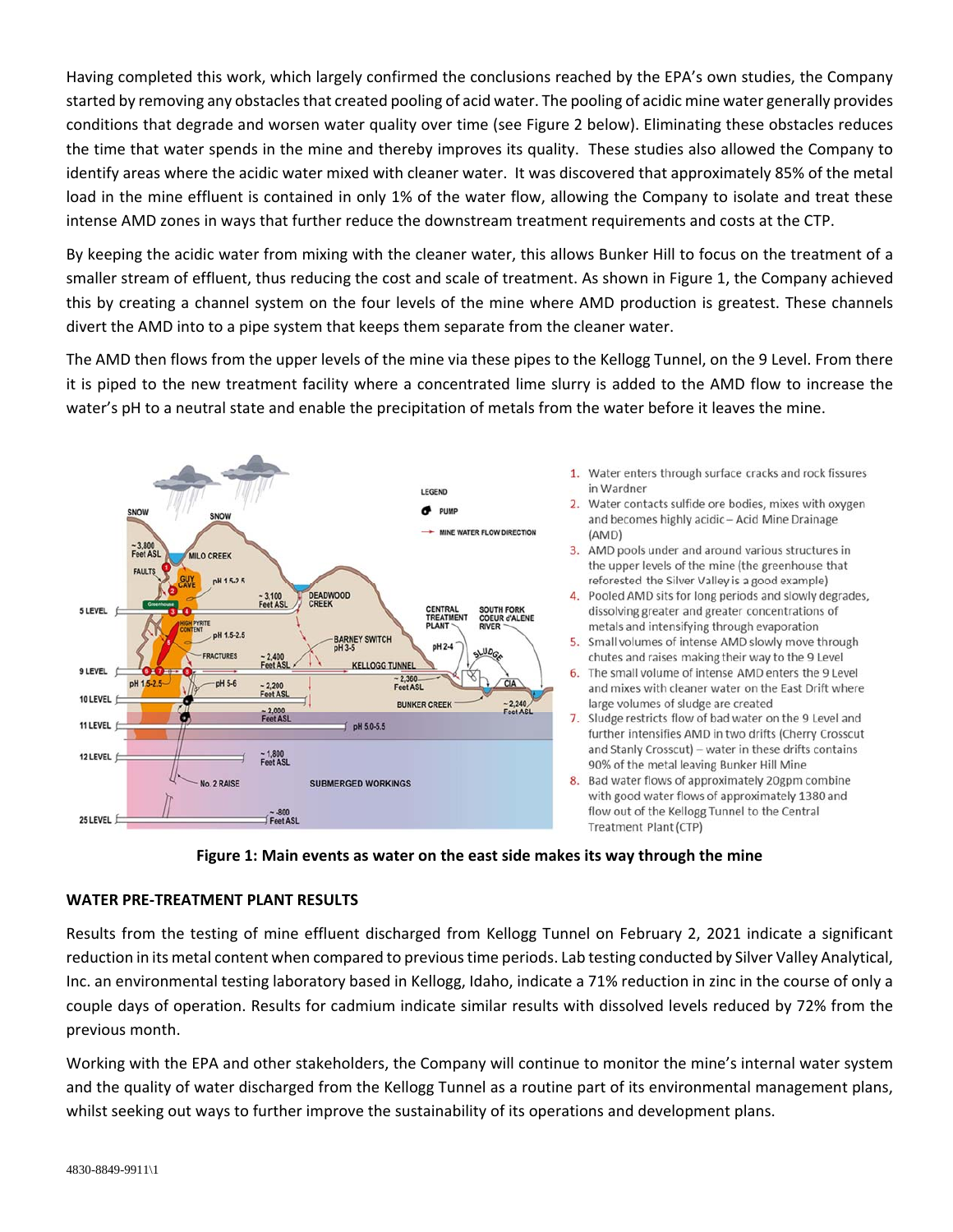**BEFORE** 

**AFTER** 



**BEFORE** 

**AFTER** 



**Figure 2: Before and after pictures of ground water improvements** 

#### **Qualified Person**

Mr. Scott E. Wilson, CPG, President of Resource Development Associates Inc. and a consultant to the Company, is an Independent "Qualified Person" as defined by NI 43‐101 and is acting at the Qualified Person for the Company. He has reviewed and approved the technical information summarized in this news release.

## **About Bunker Hill Mining Corp.**

Bunker Hill Mining Corp. has an option to acquire 100% of all saleable assets at the Bunker Hill Mine. Information about the Company is available on its website, www.bunkerhillmining.com, or within the SEDAR and EDGAR databases.